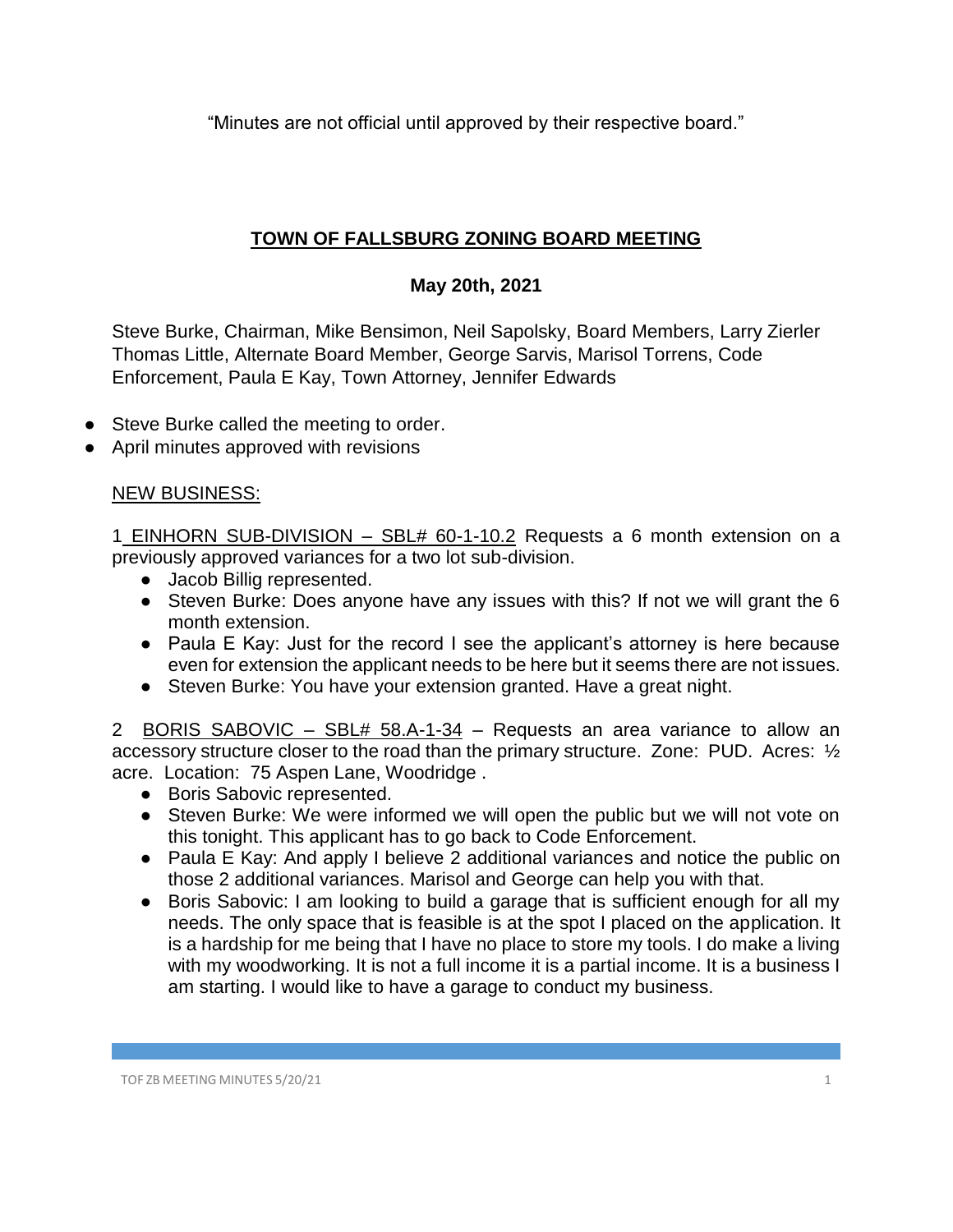- Steven Burke: Do you need it that size?
- Boris Sabovic: That would be ideal yes. I have a lot of tools.
- Steven Burke: What is it exactly you want to store in there besides tools?
- Boris Sabovic: I have machinery for woodworking. Some of the machines are 3 feet by 3 feet. The others are 20 feet by 2 feet. I'd like to store that and the tractor.
- Steven Burke: You want a workshop juist not a garage?
- Boris Sabovic: It is like a workshop yes.
- Steven Burke: Will you be working in this workshop everyday?
- Boris Sabovic: Not everyday but it is a hobby I make income out of. I don't know how to explain it any further.
- Steven Burke: I ask because I am sure your neighbors want to know is it business you want to operate out of there or a garage?
- Boris Sabovic: It is a garage.
- Steven Burke: That is not how you explained it.
- Boris Sabovic: Does anybody have any questions?
- Steven Burke: Mailings on this?
- George Sarvis: Good.
- Steven Burke: Before we open it to the public would you like George or Marisol to explain what he has to do?
- Marisol Torrens: Basically you need to come back to the office and fill out another application for a variance for the container for the temporary placement and to build the garage. You are also going to need a side yard variance for the 30 feet. That way you can come back next month and you ask for all 3 variances at once.
- Boris Sabovic: Understood.
- Steven Burke: Anybody on the Board have any questions? Anybody on the Board have any questions? Np? Okay. We will open it to the public.
- Jerry Williams: It is right out my front door so I have a problem with it. I have a problem with the storage container. I own 65 Aspen which is right next door. That storage unit he has there now is right in my front door's view. It is bad enough all the trees were taken down. That used to give us privacy.
- Steven Burke: Anything else?
- Jerry Williams: I don't want it.
- Cinthia Williams: The garage can built up toward his house. It has to be off our property line and within the reasonable variances that he needs. We are going to be remodeling the house and we are not interesting in looking at shipping containers or large garages.
- Steven Burke: I believe the shipping container is only temporary.
- Jerry WIlliams: It looks permanent with the gravel base.
- Boris Sabovic: It is temporary until I can build garage so I can store everything.
- Jerry Williams: I don't want the garage at my front door.
- Paula E Kay: No back and forth please.
- Steven Burke: One of the variances Mr. Sabovic has to come in for is to get a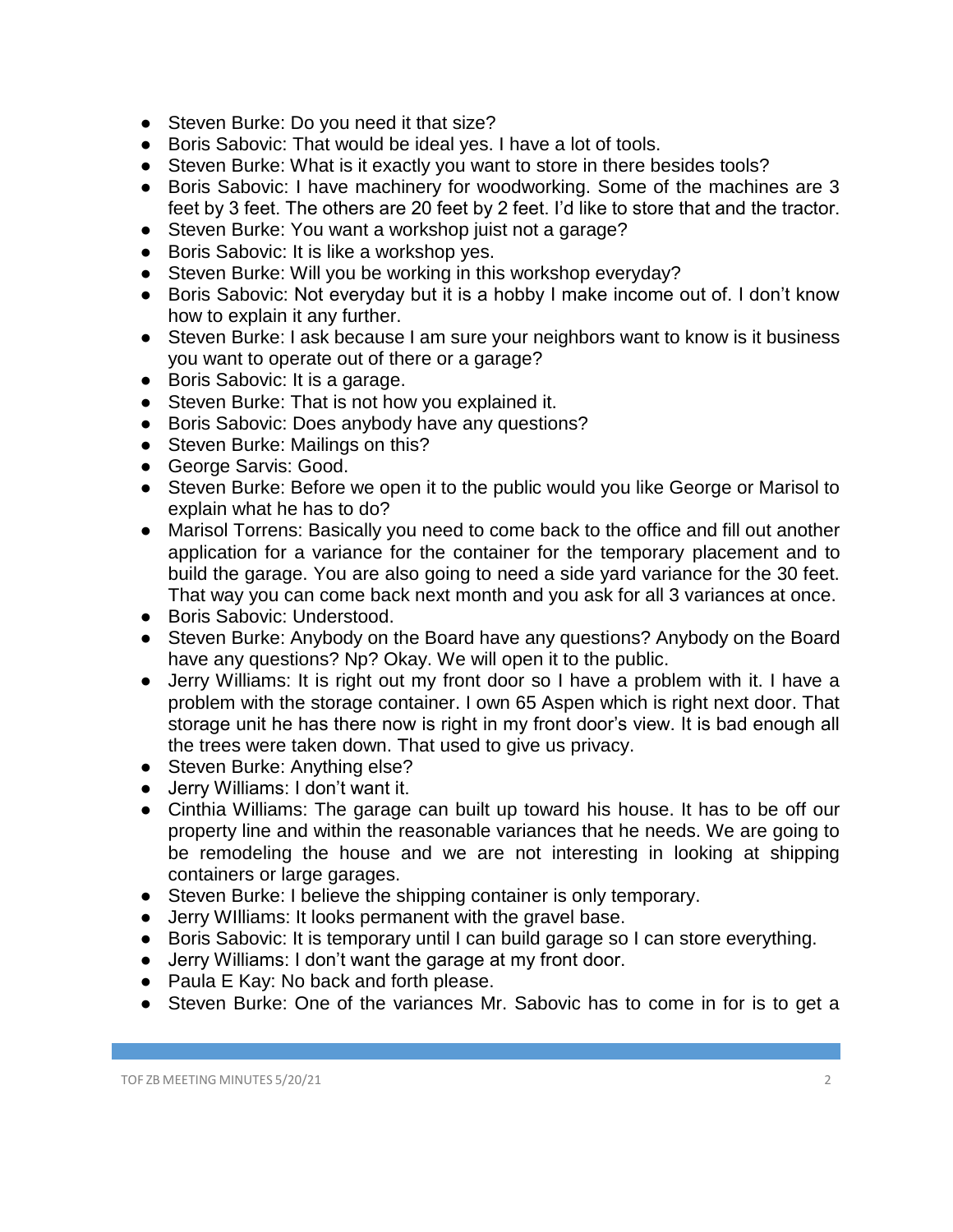temporary permission to keep that there. If he doesn't get his variance he will have to move that anyway.

- Paula E Kay: Technically it should not be there now, right Marisol?
- Marisol Torrens: Technically he should have gone and refreshed the permit then got denial. From my understanding he purchased the house two years ago and he was in and out. Now he will basically live there. I am not sure that is what my secretary told me earlier. When I told him about it he said he knew about it. He was more than helpful and willing to do what he needs to do. He said it was temporary for his tools. When I saw the container what I could see was work tools.
- Steven Burke: So either way if he gets the variance it will be removed and if he doesn't get the variance it will get removed. Does that answer your question?
- Jerry Williams: Yes.
- Steven Burke: Okay. Anybody else like to speak on this matter? Okay we are going to leave the public open on this. I can't give him 30 days he has to submit a whole new application. You are going to come back and be heard again next month hopefully. Does anybody from the Board have any issues with the way this is being placed on the property now? That way the applicant can correct something or get an idea how we feel about this? Speak now please. Anybody? Okay.
- Paula E Kay: One thing I think would make this a lot easier when you revise the application put all 3 requested variances on one application so it is clear what you are asking for.
- Boris Sabovic: You want me to put the part where it is setback from the front, setback in front of the house, and setback from the side?
- Paula E Kay: And the storage container. All on one application. Marisol can help you with the details.
- Marisol Torrens: Call my office tomorrow I will help you.
- Steven Burke: We will see you hopefully next month

3 STUART WIZWER – SBL# 33-2-5 – Requests an area variance for a reduction in the side yard set back from the required 30 feet to 10 feet for the placement of a garage. A variance was approved on 8/6/18 and has since expired. Zone: R. Acres:  $+ \frac{1}{2}$  acre. Location: 324 Main St., Hurleyville. Cross Roads: Brophy Rd.

- Stuart Wizwer represented.
- Stuart Wizwer: I want a variance so we can build a garage. This was applied for in the past. We started clearing the land to get it rid and then Covid happened and a lot stopped. We want to be able to build within 10 feet of the property line of our neighbor. We will build it further out than 25 feet from their building to abide by certain restrictions on the fire safety code. The reason we are making the request is so that we have enough clearance between the house and the garage to make it accessible to the town sewer department to get to the pump in the back. An easement in the middle of the property would not be conducive to getting